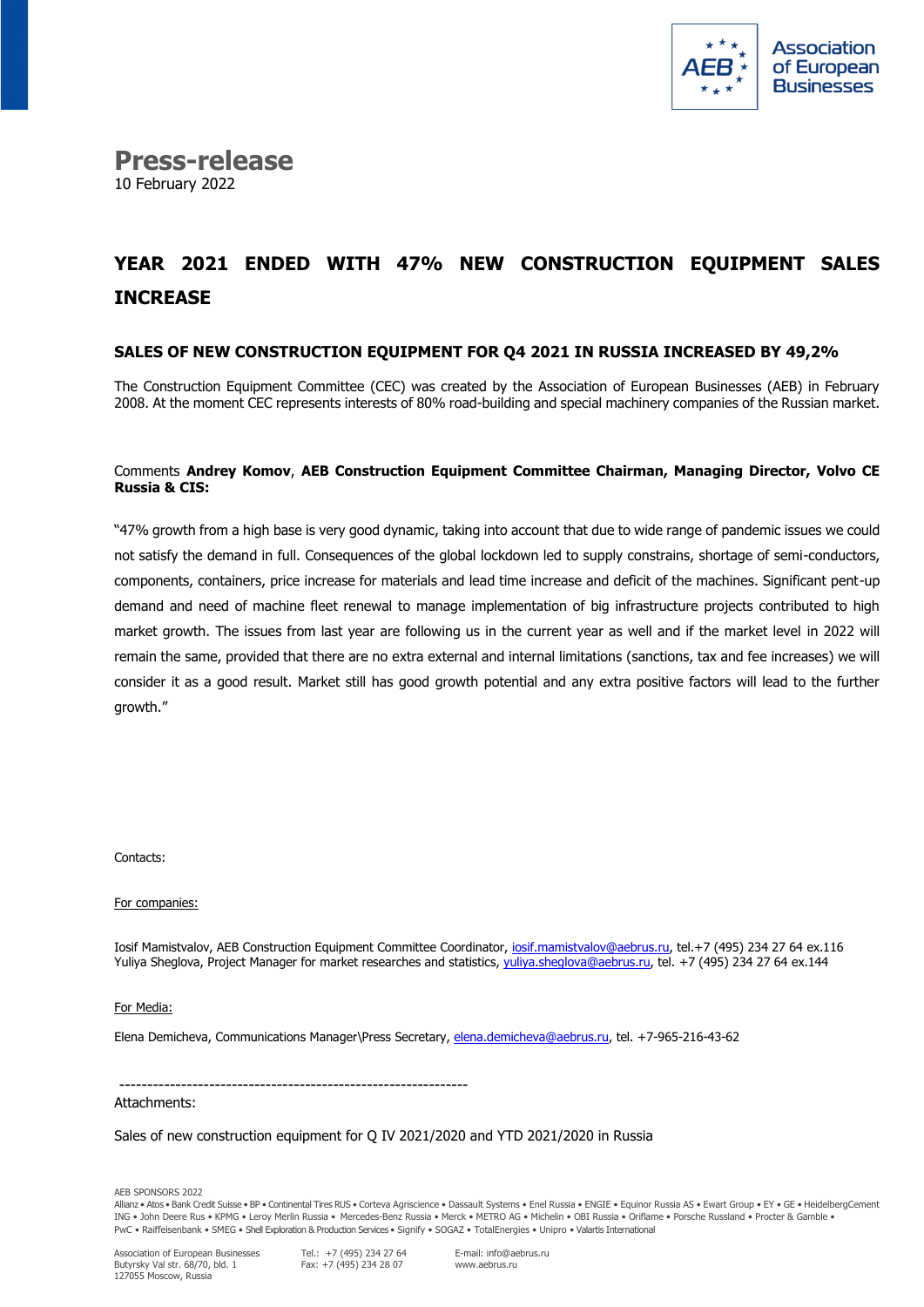

## **SALES OF NEW CONSTRUCTION EQUIPMENT FOR IV Q 2021/2020 AND 2021/2020 IN RUSSIA**

Cumulative retail sales data of the AEB Construction Equipment Committee comprises machines of the following manufacturers and importers: Кранекс, ПТЗ, Четра, Bobcat, Caterpillar, CNH, John Deere, Doosan, Dressta, Hidromek, Hitachi, Hyundai, JCB, Komatsu, Liebherr, SDLG, UMG СДМ, Volvo, Wirtgen.

| <b>Backhoe-Loaders</b>                     |      |    |  |  |
|--------------------------------------------|------|----|--|--|
| 4 <sub>0</sub><br>4 Q<br>%<br>2021<br>2020 |      |    |  |  |
| 1840                                       | 1341 | ጋ‰ |  |  |

| <b>Backhoe-Loaders</b> |             |               |                 | <b>Backhoe-Loaders</b> |      |             |
|------------------------|-------------|---------------|-----------------|------------------------|------|-------------|
| 4 Q<br>2021            | 4 Q<br>2020 | $\frac{0}{0}$ |                 | 2021                   | 2020 | 2021 / 2020 |
| 1840                   | 1341        | 37,2%         | January         | 246                    | 228  | 8%          |
|                        |             |               | February        | 341                    | 248  | 38%         |
|                        |             |               | March           | 450                    | 311  | 45%         |
|                        |             |               | April           | 482                    | 147  | 228%        |
|                        |             |               | May             | 357                    | 242  | 48%         |
|                        |             |               | June            | 486                    | 320  | 52%         |
|                        |             |               | July            | 402                    | 341  | 18%         |
|                        |             |               | August          | 421                    | 238  | 77%         |
|                        |             |               | September       | 493                    | 320  | 54%         |
|                        |             |               | October         | 487                    | 348  | 40%         |
|                        |             |               | <b>November</b> | 534                    | 349  | 53%         |
|                        |             |               | December        | 819                    | 644  | 27%         |
|                        |             |               | <b>Total</b>    | 5518                   | 3736 | <b>48%</b>  |

| <b>Crawler Excavators</b> |      |       |  |
|---------------------------|------|-------|--|
| 4 O<br>2021               | %    |       |  |
| 2016                      | 1230 | 63.9% |  |

| <b>Crawler Excavators</b> |             |               |              |         | <b>Crawler Excavators</b> |             |  |
|---------------------------|-------------|---------------|--------------|---------|---------------------------|-------------|--|
| 4 Q<br>2021               | 4 Q<br>2020 | $\frac{1}{2}$ |              | 2021    | 2020                      | 2021 / 2020 |  |
| 2016                      | 1230        | 63,9%         | January      | 281     | 216                       | 30%         |  |
|                           |             |               | February     | 373     | 285                       | 31%         |  |
|                           |             |               | March        | 505     | 410                       | 23%         |  |
|                           |             |               | April        | 565     | 282                       | 100%        |  |
|                           |             |               | May          | 452     | 271                       | 67%         |  |
|                           |             |               | June         | 620     | 367                       | 69%         |  |
|                           |             |               | July         | 588     | 382                       | 54%         |  |
|                           |             |               | August       | 572     | 377                       | 52%         |  |
|                           |             |               | September    | 641     | 413                       | 55%         |  |
|                           |             |               | October      | 600     | 403                       | 49%         |  |
|                           |             |               | November     | 568     | 381                       | 49%         |  |
|                           |             |               | December     | 848     | 446                       | 90%         |  |
|                           |             |               | <b>Total</b> | 6 6 1 3 | 4 2 3 3                   | 56%         |  |

AEB SPONSORS 2022

Allianz • Atos • Bank Credit Suisse • BP • Continental Tires RUS • Corteva Agriscience • Dassault Systems • Enel Russia • ENGIE • Equinor Russia AS • Ewart Group • EY • GE • HeidelbergCement ING • John Deere Rus • KPMG • Leroy Merlin Russia • Mercedes-Benz Russia • Merck • METRO AG • Michelin • OBI Russia • Oriflame • Porsche Russland • Procter & Gamble • PwC • Raiffeisenbank • SMEG • Shell Exploration & Production Services • Signify • SOGAZ • TotalEnergies • Unipro • Valartis International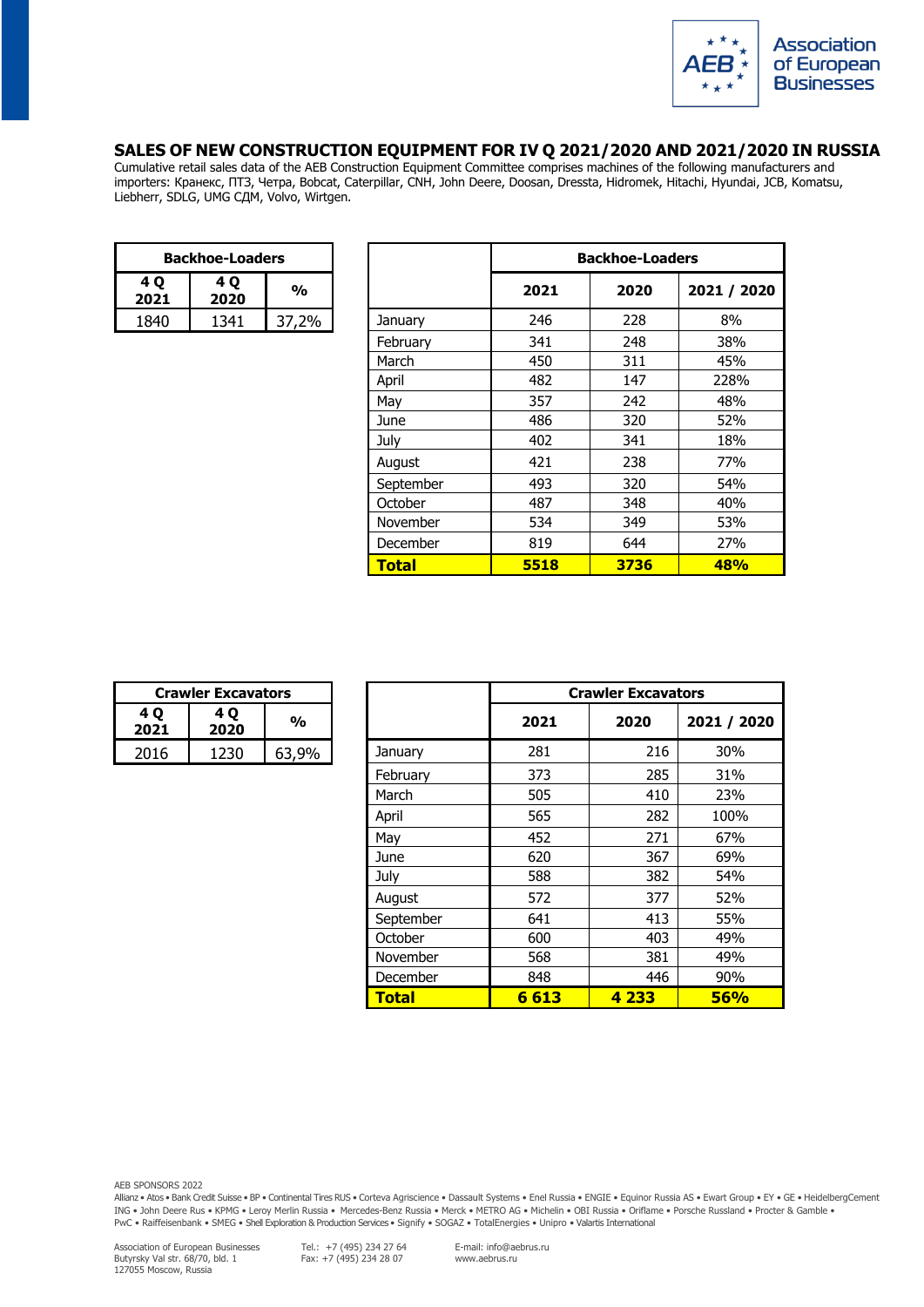

| <b>Skid Steer Loaders</b> |     |       |  |  |
|---------------------------|-----|-------|--|--|
| 4 Q<br>2021               | %   |       |  |  |
| 512                       | 370 | 38,4% |  |  |

|             | <b>Skid Steer Loaders</b> |               |              |      | <b>Skid Steer Loaders</b> |             |  |
|-------------|---------------------------|---------------|--------------|------|---------------------------|-------------|--|
| 4 Q<br>2021 | 4 Q<br>2020               | $\frac{1}{2}$ |              | 2021 | 2020                      | 2021 / 2020 |  |
| 512         | 370                       | 38,4%         | January      | 116  | 83                        | 40%         |  |
|             |                           |               | February     | 73   | 89                        | -18%        |  |
|             |                           |               | March        | 143  | 107                       | 34%         |  |
|             |                           |               | April        | 129  | 110                       | 17%         |  |
|             |                           |               | May          | 109  | 55                        | 98%         |  |
|             |                           |               | June         | 95   | 88                        | 8%          |  |
|             |                           |               | July         | 142  | 140                       | $1\%$       |  |
|             |                           |               | August       | 112  | 90                        | 24%         |  |
|             |                           |               | September    | 145  | 108                       | 34%         |  |
|             |                           |               | October      | 136  | 114                       | 19%         |  |
|             |                           |               | November     | 146  | 117                       | 25%         |  |
|             |                           |               | December     | 230  | 139                       | 65%         |  |
|             |                           |               | <b>Total</b> | 1576 | <b>1240</b>               | 27%         |  |

| <b>Wheel Loaders</b> |     |       |  |  |
|----------------------|-----|-------|--|--|
| 4 O<br>2021          | %   |       |  |  |
| 1044                 | 705 | 48,1% |  |  |

|             | <b>Wheel Loaders</b> |               |              | <b>Wheel Loaders</b> |         |             |
|-------------|----------------------|---------------|--------------|----------------------|---------|-------------|
| 4 Q<br>2021 | 4 Q<br>2020          | $\frac{1}{2}$ |              | 2021                 | 2020    | 2021 / 2020 |
| 1044        | 705                  | 48,1%         | January      | 124                  | 78      | 59%         |
|             |                      |               | February     | 213                  | 159     | 34%         |
|             |                      |               | March        | 252                  | 257     | $-2\%$      |
|             |                      |               | April        | 244                  | 147     | 66%         |
|             |                      |               | May          | 233                  | 129     | 81%         |
|             |                      |               | June         | 310                  | 181     | 71%         |
|             |                      |               | July         | 272                  | 234     | 16%         |
|             |                      |               | August       | 286                  | 209     | 37%         |
|             |                      |               | September    | 277                  | 258     | 7%          |
|             |                      |               | October      | 283                  | 205     | 38%         |
|             |                      |               | November     | 292                  | 183     | 60%         |
|             |                      |               | December     | 469                  | 317     | 48%         |
|             |                      |               | <b>Total</b> | 3 2 5 5              | 2 3 5 7 | <b>38%</b>  |

Allianz • Atos • Bank Credit Suisse • BP • Continental Tires RUS • Corteva Agriscience • Dassault Systems • Enel Russia • ENGIE • Equinor Russia AS • Ewart Group • EY • GE • HeidelbergCement ING • John Deere Rus • KPMG • Leroy Merlin Russia • Mercedes-Benz Russia • Merck • METRO AG • Michelin • OBI Russia • Oriflame • Porsche Russland • Procter & Gamble • PwC • Raiffeisenbank • SMEG • Shell Exploration & Production Services • Signify • SOGAZ • TotalEnergies • Unipro • Valartis International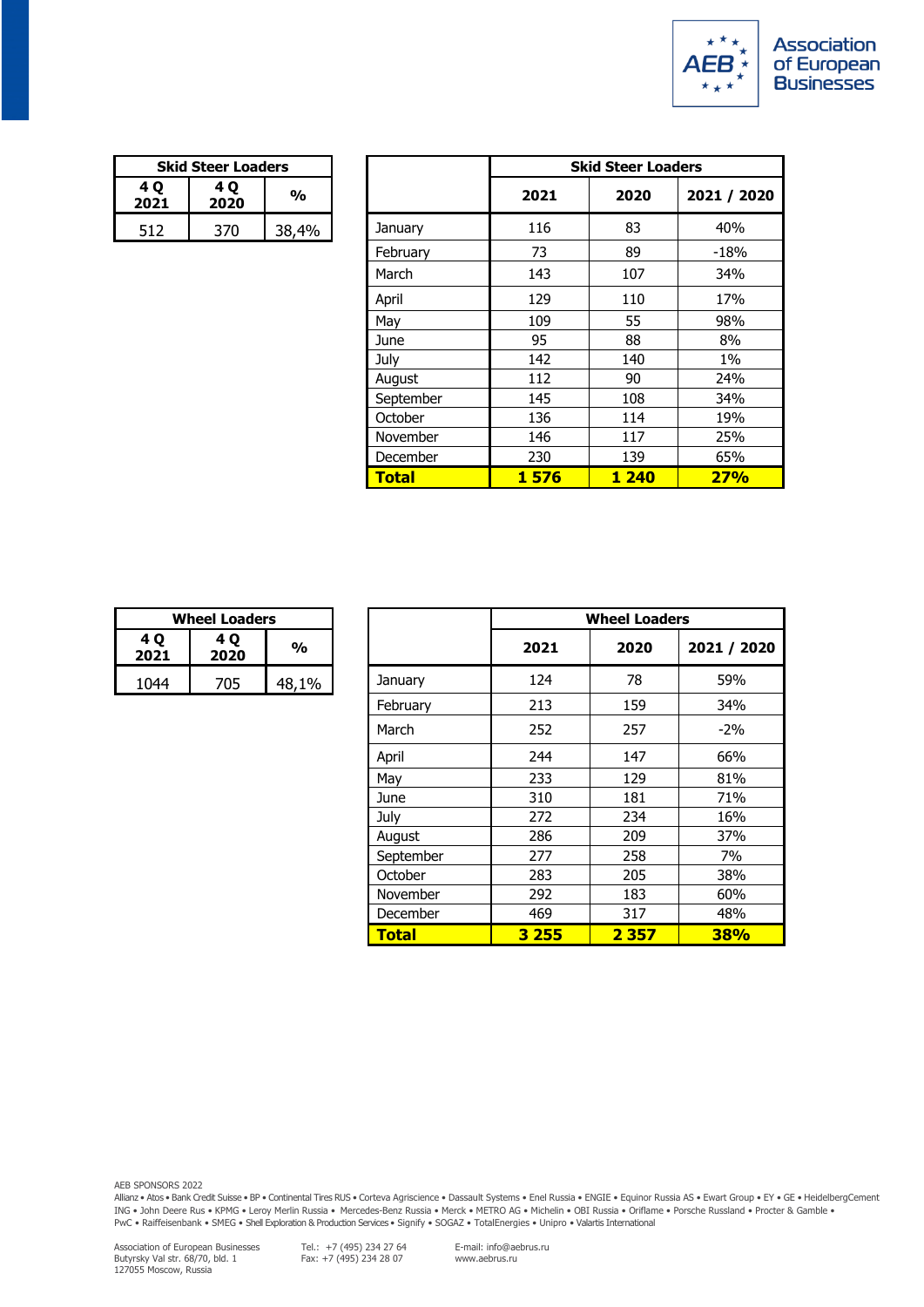

| <b>Crawler Tractors</b>         |     |       |  |
|---------------------------------|-----|-------|--|
| 4 O<br>4 O<br>%<br>2020<br>2021 |     |       |  |
|                                 | 316 | 52,8% |  |

|             | <b>Crawler Tractors</b> |               |              | <b>Crawler Tractors</b> |         |             |
|-------------|-------------------------|---------------|--------------|-------------------------|---------|-------------|
| 4 Q<br>2021 | 4 Q<br>2020             | $\frac{1}{2}$ |              | 2021                    | 2020    | 2021 / 2020 |
| 483         | 316                     | 52,8%         | January      | 60                      | 52      | 15%         |
|             |                         |               | February     | 87                      | 97      | $-10%$      |
|             |                         |               | March        | 145                     | 96      | 51%         |
|             |                         |               | April        | 164                     | 85      | 93%         |
|             |                         |               | May          | 128                     | 67      | 91%         |
|             |                         |               | June         | 172                     | 79      | 118%        |
|             |                         |               | July         | 126                     | 91      | 38%         |
|             |                         |               | August       | 153                     | 100     | 53%         |
|             |                         |               | September    | 176                     | 110     | 60%         |
|             |                         |               | October      | 180                     | 87      | 107%        |
|             |                         |               | November     | 142                     | 110     | 29%         |
|             |                         |               | December     | 161                     | 119     | 35%         |
|             |                         |               | <b>Total</b> | <b>1694</b>             | 1 0 9 3 | <b>55%</b>  |

| <b>Wheel Excavators</b> |     |       |  |  |  |
|-------------------------|-----|-------|--|--|--|
| 4 O<br>2021             | %   |       |  |  |  |
|                         | 187 | 50,8% |  |  |  |

| <b>Wheel Excavators</b> |             |               |              |      | <b>Wheel Excavators</b> |             |  |
|-------------------------|-------------|---------------|--------------|------|-------------------------|-------------|--|
| 4 Q<br>2021             | 4 Q<br>2020 | $\frac{1}{2}$ |              | 2021 | 2020                    | 2021 / 2020 |  |
| 282                     | 187         | 50,8%         | January      | 43   | 35                      | 23%         |  |
|                         |             |               | February     | 65   | 40                      | 63%         |  |
|                         |             |               | March        | 73   | 56                      | 30%         |  |
|                         |             |               | April        | 81   | 41                      | 98%         |  |
|                         |             |               | May          | 90   | 38                      | 137%        |  |
|                         |             |               | June         | 100  | 78                      | 28%         |  |
|                         |             |               | July         | 81   | 55                      | 47%         |  |
|                         |             |               | August       | 67   | 47                      | 43%         |  |
|                         |             |               | September    | 67   | 54                      | 24%         |  |
|                         |             |               | October      | 73   | 52                      | 40%         |  |
|                         |             |               | November     | 79   | 63                      | 25%         |  |
|                         |             |               | December     | 130  | 72                      | 81%         |  |
|                         |             |               | <b>Total</b> | 949  | 631                     | <b>50%</b>  |  |

Allianz • Atos • Bank Credit Suisse • BP • Continental Tires RUS • Corteva Agriscience • Dassault Systems • Enel Russia • ENGIE • Equinor Russia AS • Ewart Group • EY • GE • HeidelbergCement ING • John Deere Rus • KPMG • Leroy Merlin Russia • Mercedes-Benz Russia • Merck • METRO AG • Michelin • OBI Russia • Oriflame • Porsche Russland • Procter & Gamble • PwC • Raiffeisenbank • SMEG • Shell Exploration & Production Services • Signify • SOGAZ • TotalEnergies • Unipro • Valartis International

Tel.: +7 (495) 234 27 64 Fax: +7 (495) 234 28 07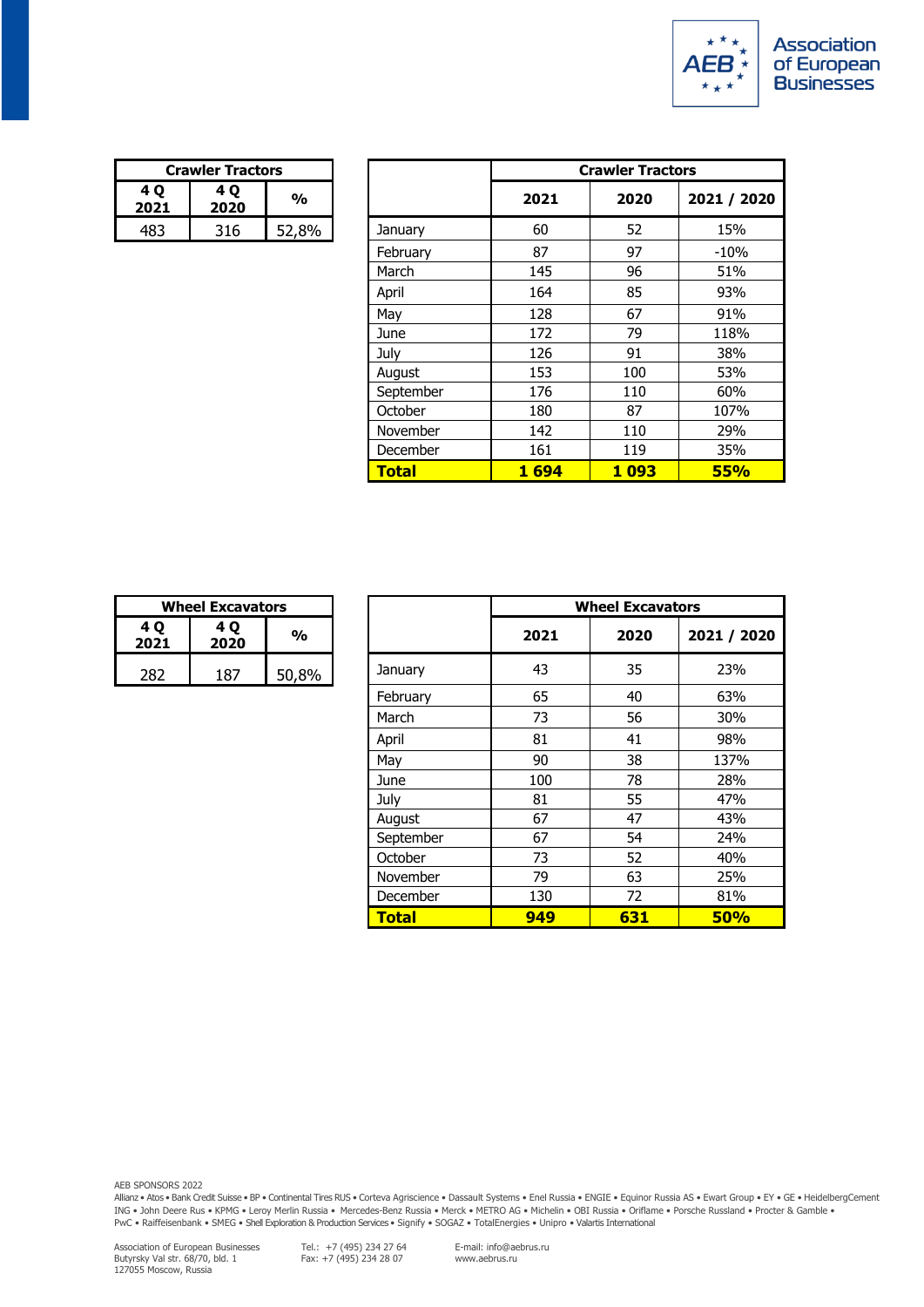

| <b>Motor Graders</b> |     |       |  |  |  |
|----------------------|-----|-------|--|--|--|
| 4 Q<br>2021          | %   |       |  |  |  |
| 418                  | 301 | 38.9% |  |  |  |

| <b>Motor Graders</b> |             |               |              | <b>Motor Graders</b> |      |             |
|----------------------|-------------|---------------|--------------|----------------------|------|-------------|
| 4 Q<br>2021          | 4 Q<br>2020 | $\frac{0}{0}$ |              | 2021                 | 2020 | 2021 / 2020 |
| 418                  | 301         | 38,9%         | January      | 31                   | 30   | 3%          |
|                      |             |               | February     | 56                   | 30   | 87%         |
|                      |             |               | March        | 93                   | 55   | 69%         |
|                      |             |               | April        | 83                   | 63   | 32%         |
|                      |             |               | May          | 65                   | 53   | 23%         |
|                      |             |               | June         | 116                  | 63   | 84%         |
|                      |             |               | July         | 98                   | 67   | 46%         |
|                      |             |               | August       | 78                   | 37   | 111%        |
|                      |             |               | September    | 75                   | 87   | $-14%$      |
|                      |             |               | October      | 124                  | 70   | 77%         |
|                      |             |               | November     | 104                  | 104  | $0\%$       |
|                      |             |               | December     | 190                  | 127  | 50%         |
|                      |             |               | <b>Total</b> | 1 1 1 3              | 786  | 42%         |

| <b>Articulated Haulers</b> |    |       |  |  |
|----------------------------|----|-------|--|--|
| 4 O<br>2021                | %  |       |  |  |
| гq                         | 59 | 33,9% |  |  |

|           | <b>Articulated Haulers</b> |               |              |      | <b>Articulated Haulers</b> |             |
|-----------|----------------------------|---------------|--------------|------|----------------------------|-------------|
| 1Q<br>021 | 4 Q<br>2020                | $\frac{0}{0}$ |              | 2021 | 2020                       | 2021 / 2020 |
| 79        | 59                         | 33,9%         | January      | 11   | 0                          |             |
|           |                            |               | February     | 23   | 16                         | 44%         |
|           |                            |               | March        | 21   | 21                         | $0\%$       |
|           |                            |               | April        | 24   | 14                         | 71%         |
|           |                            |               | May          | 40   | 5                          | 700%        |
|           |                            |               | June         | 34   | 11                         | 209%        |
|           |                            |               | July         | 43   | 12                         | 258%        |
|           |                            |               | August       | 31   | 22                         | 41%         |
|           |                            |               | September    | 15   | 9                          | 67%         |
|           |                            |               | October      | 16   | 1                          | 1500%       |
|           |                            |               | November     | 28   | 19                         | 47%         |
|           |                            |               | December     | 35   | 39                         | $-10%$      |
|           |                            |               | <b>Total</b> | 321  | <b>169</b>                 | <b>90%</b>  |

Allianz • Atos • Bank Credit Suisse • BP • Continental Tires RUS • Corteva Agriscience • Dassault Systems • Enel Russia • ENGIE • Equinor Russia AS • Ewart Group • EY • GE • HeidelbergCement ING • John Deere Rus • KPMG • Leroy Merlin Russia • Mercedes-Benz Russia • Merck • METRO AG • Michelin • OBI Russia • Oriflame • Porsche Russland • Procter & Gamble • PwC • Raiffeisenbank • SMEG • Shell Exploration & Production Services • Signify • SOGAZ • TotalEnergies • Unipro • Valartis International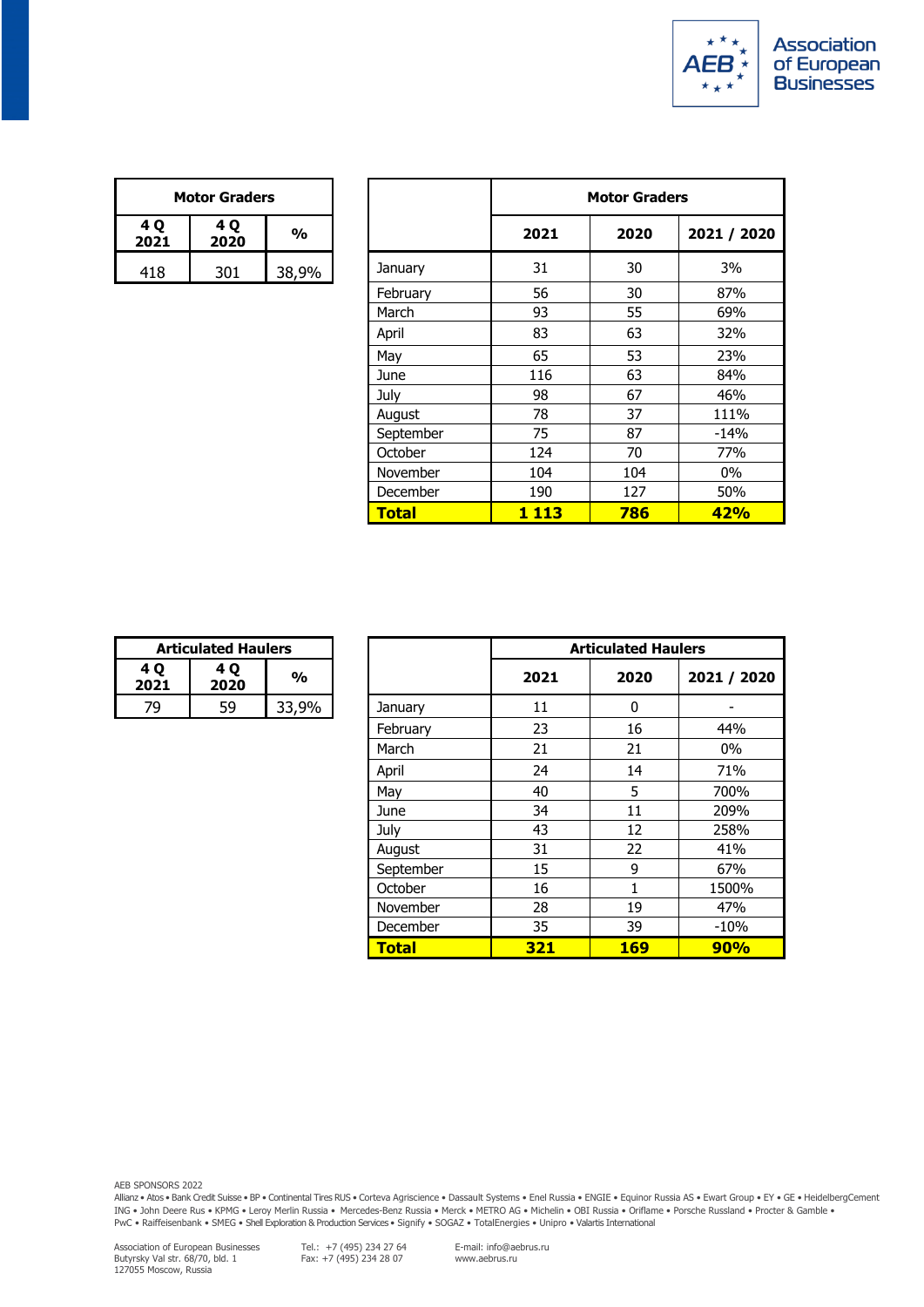

| <b>Rigid Frame Haulers</b> |    |       |  |  |
|----------------------------|----|-------|--|--|
| 4 O<br>2021                | ‰  |       |  |  |
|                            | 56 | 76,8% |  |  |

| <b>Rigid Frame Haulers</b> |             |               |                 | <b>Rigid Frame Haulers</b> |            |             |
|----------------------------|-------------|---------------|-----------------|----------------------------|------------|-------------|
| 1Q<br>021                  | 4 Q<br>2020 | $\frac{1}{2}$ |                 | 2021                       | 2020       | 2021 / 2020 |
| 99                         | 56          | 76,8%         | January         | 16                         | 11         | 45%         |
|                            |             |               | February        | 19                         | 12         | 58%         |
|                            |             |               | March           | 16                         | 11         | 45%         |
|                            |             |               | April           | 26                         | 15         | 73%         |
|                            |             |               | May             | 24                         | 9          | 167%        |
|                            |             |               | June            | 36                         | 9          | 300%        |
|                            |             |               | July            | 31                         | 10         | 210%        |
|                            |             |               | August          | 34                         | 8          | 325%        |
|                            |             |               | September       | 35                         | 8          | 338%        |
|                            |             |               | October         | 23                         | 11         | 109%        |
|                            |             |               | <b>November</b> | 35                         | 30         | 17%         |
|                            |             |               | December        | 41                         | 15         | 173%        |
|                            |             |               | <b>Total</b>    | 336                        | <b>149</b> | <b>126%</b> |

| <b>Pipe Layers</b> |   |        |  |  |
|--------------------|---|--------|--|--|
| 4 O<br>2021        | % |        |  |  |
|                    |   | 942.9% |  |  |

|            | <b>Pipe Layers</b> |               |              | <b>Pipe Layers</b> |      |             |
|------------|--------------------|---------------|--------------|--------------------|------|-------------|
| 1 Q<br>021 | 4 Q<br>2020        | $\frac{1}{2}$ |              | 2021               | 2020 | 2021 / 2020 |
| 73         | 7                  | 942,9%        | January      | 3                  | 7    | $-57%$      |
|            |                    |               | February     | 0                  | 10   | $-100%$     |
|            |                    |               | March        | 8                  | 3    | 167%        |
|            |                    |               | April        | 5                  | 1    | 400%        |
|            |                    |               | May          | 0                  | 0    |             |
|            |                    |               | June         | $\overline{2}$     | 0    |             |
|            |                    |               | July         | 12                 | 8    | 50%         |
|            |                    |               | August       | 7                  | 1    | 600%        |
|            |                    |               | September    | 12                 | 3    | 300%        |
|            |                    |               | October      | 10                 | 6    | 67%         |
|            |                    |               | November     | 24                 | 0    |             |
|            |                    |               | December     | 39                 | 1    | 3800%       |
|            |                    |               | <b>Total</b> | <b>122</b>         | 40   | 205%        |

Allianz • Atos • Bank Credit Suisse • BP • Continental Tires RUS • Corteva Agriscience • Dassault Systems • Enel Russia • ENGIE • Equinor Russia AS • Ewart Group • EY • GE • HeidelbergCement ING • John Deere Rus • KPMG • Leroy Merlin Russia • Mercedes-Benz Russia • Merck • METRO AG • Michelin • OBI Russia • Oriflame • Porsche Russland • Procter & Gamble • PwC • Raiffeisenbank • SMEG • Shell Exploration & Production Services • Signify • SOGAZ • TotalEnergies • Unipro • Valartis International

Tel.: +7 (495) 234 27 64 Fax: +7 (495) 234 28 07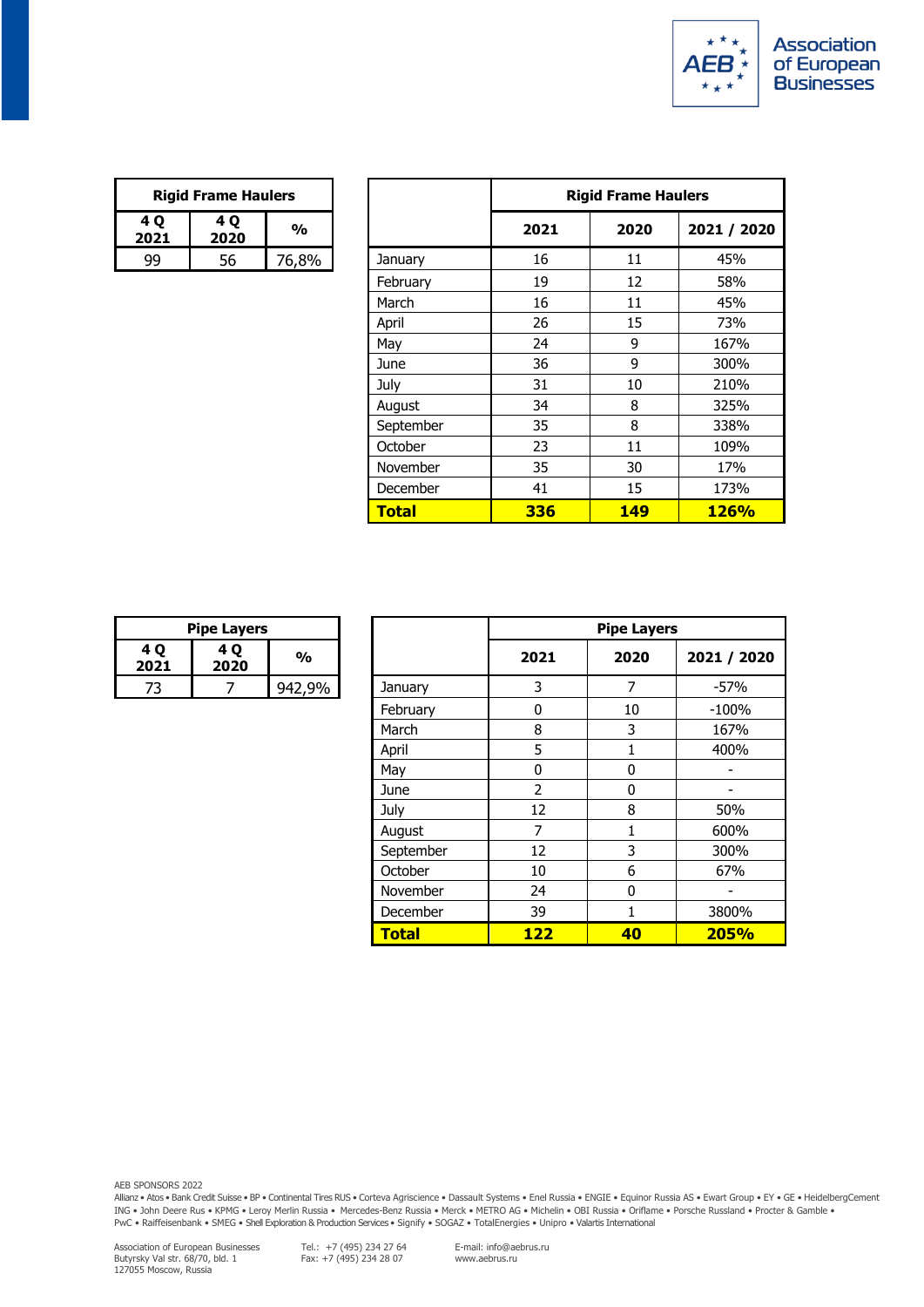

| <b>Asphalt Pavers Tracked</b> |             |         |  |  |
|-------------------------------|-------------|---------|--|--|
| 4 O<br>2021                   | 4 O<br>2020 | %       |  |  |
|                               | 46          | $0.0\%$ |  |  |

|            | <b>Asphalt Pavers Tracked</b> |               |              |      | <b>Asphalt Pavers Tracked</b> |             |  |
|------------|-------------------------------|---------------|--------------|------|-------------------------------|-------------|--|
| 4 Q<br>021 | 4 Q<br>2020                   | $\frac{1}{2}$ |              | 2021 | 2020                          | 2021 / 2020 |  |
| 46         | 46                            | 0,0%          | January      | 7    | 12                            | $-42%$      |  |
|            |                               |               | February     | 8    | 6                             | 33%         |  |
|            |                               |               | March        | 26   | 36                            | $-28%$      |  |
|            |                               |               | April        | 42   | 48                            | $-13%$      |  |
|            |                               |               | May          | 29   | 20                            | 45%         |  |
|            |                               |               | June         | 27   | 25                            | 8%          |  |
|            |                               |               | July         | 16   | 27                            | $-41%$      |  |
|            |                               |               | August       | 9    | 22                            | $-59%$      |  |
|            |                               |               | September    | 20   | 17                            | 18%         |  |
|            |                               |               | October      | 13   | 26                            | $-50%$      |  |
|            |                               |               | November     | 11   | 10                            | 10%         |  |
|            |                               |               | December     | 22   | 10                            | 120%        |  |
|            |                               |               | <b>Total</b> | 230  | 259                           | $-11%$      |  |

| <b>Asphalt Pavers Wheeled</b> |   |  |  |
|-------------------------------|---|--|--|
| 4 O<br>2021                   | % |  |  |
|                               |   |  |  |

|                         | <b>Asphalt Pavers Wheeled</b> |               |              | <b>Asphalt Pavers Wheeled</b> |              |             |
|-------------------------|-------------------------------|---------------|--------------|-------------------------------|--------------|-------------|
| 4 Q<br>2021             | 4 Q<br>2020                   | $\frac{1}{2}$ |              | 2021                          | 2020         | 2021 / 2020 |
| $\overline{\mathbf{0}}$ | 0                             | ۰             | January      | 0                             | 0            |             |
|                         |                               |               | February     | 1                             | $\bf{0}$     |             |
|                         |                               |               | March        |                               | $\mathbf{0}$ |             |
|                         |                               |               | April        | 0                             | 0            |             |
|                         |                               |               | May          | 0                             | $\mathbf{0}$ |             |
|                         |                               |               | June         | 0                             | 0            |             |
|                         |                               |               | July         | 0                             | $\mathbf{0}$ |             |
|                         |                               |               | August       | 0                             | 0            |             |
|                         |                               |               | September    | 0                             | $\bf{0}$     |             |
|                         |                               |               | October      | 0                             | 0            |             |
|                         |                               |               | November     | $\mathbf{0}$                  | $\mathbf{0}$ |             |
|                         |                               |               | December     | 0                             | 0            |             |
|                         |                               |               | <b>Total</b> | $\overline{\mathbf{2}}$       | $\bf{0}$     |             |

AEB SPONSORS 2022

Allianz • Atos • Bank Credit Suisse • BP • Continental Tires RUS • Corteva Agriscience • Dassault Systems • Enel Russia • ENGIE • Equinor Russia AS • Ewart Group • EY • GE • HeidelbergCement ING • John Deere Rus • KPMG • Leroy Merlin Russia • Mercedes-Benz Russia • Merck • METRO AG • Michelin • OBI Russia • Oriflame • Porsche Russland • Procter & Gamble • PwC • Raiffeisenbank • SMEG • Shell Exploration & Production Services • Signify • SOGAZ • TotalEnergies • Unipro • Valartis International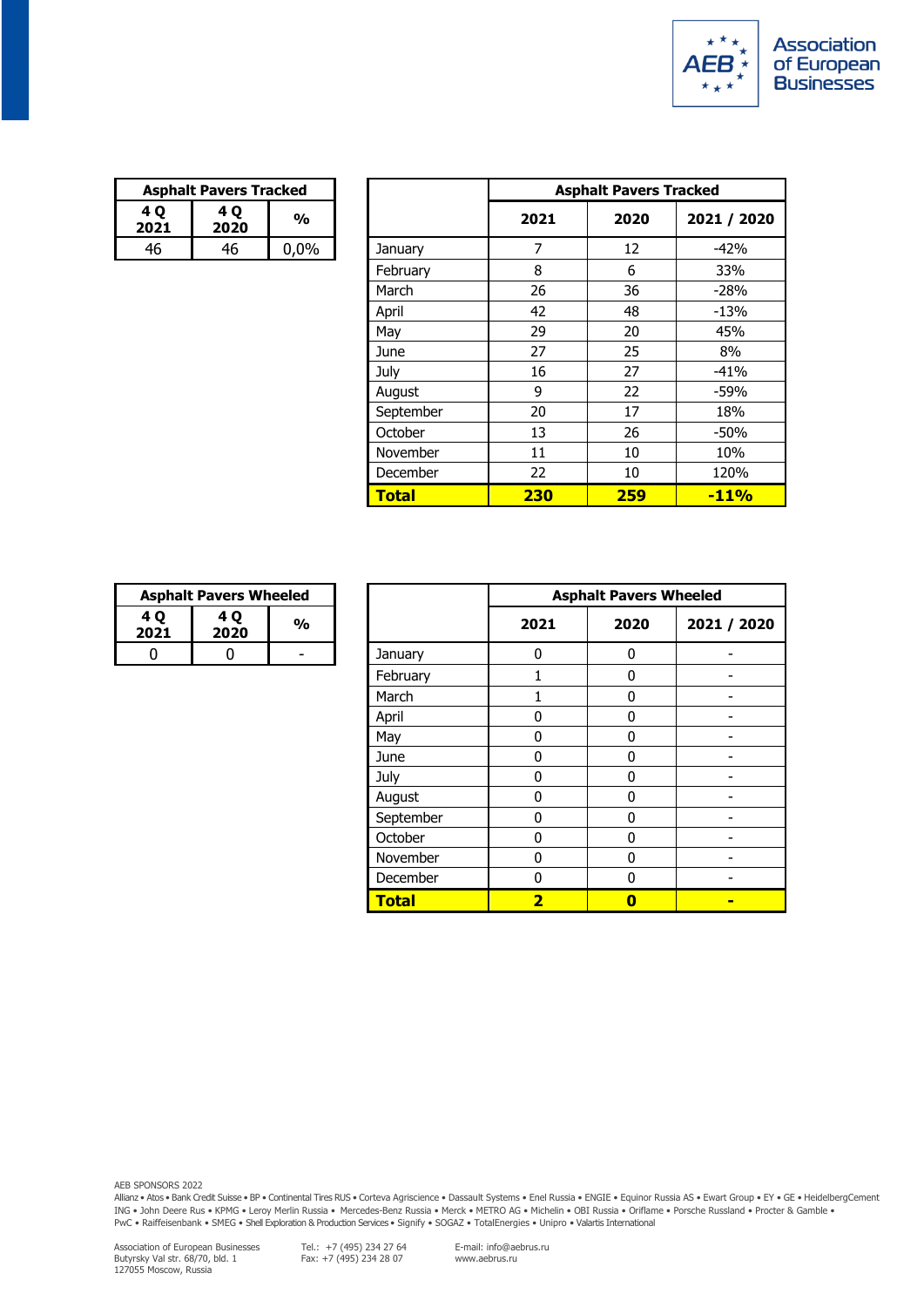

| Vib. Tandem Rollers 2D |             |       |  |  |
|------------------------|-------------|-------|--|--|
| 4 Q<br>2021            | 4 O<br>2020 | %     |  |  |
| 55                     | 44          | 25,0% |  |  |

|            | <b>Vib. Tandem Rollers 2D</b> |               |                 | <b>Vib. Tandem Rollers 2D</b> |      |             |
|------------|-------------------------------|---------------|-----------------|-------------------------------|------|-------------|
| 4 Q<br>021 | 4 Q<br>2020                   | $\frac{1}{2}$ |                 | 2021                          | 2020 | 2021 / 2020 |
| 55         | 44                            | 25,0%         | January         | 1                             | 11   | $-91%$      |
|            |                               |               | February        | 6                             | 15   | $-60%$      |
|            |                               |               | March           | 20                            | 23   | $-13%$      |
|            |                               |               | April           | 31                            | 31   | 0%          |
|            |                               |               | May             | 31                            | 41   | $-24%$      |
|            |                               |               | June            | 28                            | 38   | $-26%$      |
|            |                               |               | July            | 18                            | 35   | $-49%$      |
|            |                               |               | August          | 31                            | 20   | 55%         |
|            |                               |               | September       | 10                            | 19   | $-47%$      |
|            |                               |               | October         | 10                            | 24   | $-58%$      |
|            |                               |               | November        | 20                            | 5    | 300%        |
|            |                               |               | <b>December</b> | 25                            | 15   | 67%         |
|            |                               |               | <b>Total</b>    | 231                           | 277  | $-17%$      |

| Vib. Single - Soil Smooth<br><b>Drums</b> |             |       |  |
|-------------------------------------------|-------------|-------|--|
| 4 Q<br>2021                               | 4 Q<br>2020 | %     |  |
| 115                                       |             | 49.4% |  |

| Vib. Single - Soil Smooth<br><b>Drums</b> |             |               |                 | Vib. Single - Soil Smooth Drums |      |             |
|-------------------------------------------|-------------|---------------|-----------------|---------------------------------|------|-------------|
| 4 Q<br>2021                               | 4 Q<br>2020 | $\frac{1}{2}$ |                 | 2021                            | 2020 | 2021 / 2020 |
| 115                                       | 77          | 49,4%         | January         | 9                               | 25   | $-64%$      |
|                                           |             |               | February        | 26                              | 17   | 53%         |
|                                           |             |               | March           | 32                              | 31   | 3%          |
|                                           |             |               | April           | 38                              | 20   | 90%         |
|                                           |             |               | May             | 37                              | 15   | 147%        |
|                                           |             |               | June            | 74                              | 23   | 222%        |
|                                           |             |               | July            | 67                              | 36   | 86%         |
|                                           |             |               | August          | 45                              | 28   | 61%         |
|                                           |             |               | September       | 27                              | 33   | -18%        |
|                                           |             |               | October         | 36                              | 30   | 20%         |
|                                           |             |               | <b>November</b> | 31                              | 18   | 72%         |
|                                           |             |               | December        | 48                              | 29   | 66%         |
|                                           |             |               | <b>Total</b>    | 470                             | 305  | <b>54%</b>  |

Allianz • Atos • Bank Credit Suisse • BP • Continental Tires RUS • Corteva Agriscience • Dassault Systems • Enel Russia • ENGIE • Equinor Russia AS • Ewart Group • EY • GE • HeidelbergCement ING • John Deere Rus • KPMG • Leroy Merlin Russia • Mercedes-Benz Russia • Merck • METRO AG • Michelin • OBI Russia • Oriflame • Porsche Russland • Procter & Gamble • PwC • Raiffeisenbank • SMEG • Shell Exploration & Production Services • Signify • SOGAZ • TotalEnergies • Unipro • Valartis International

Tel.: +7 (495) 234 27 64 Fax: +7 (495) 234 28 07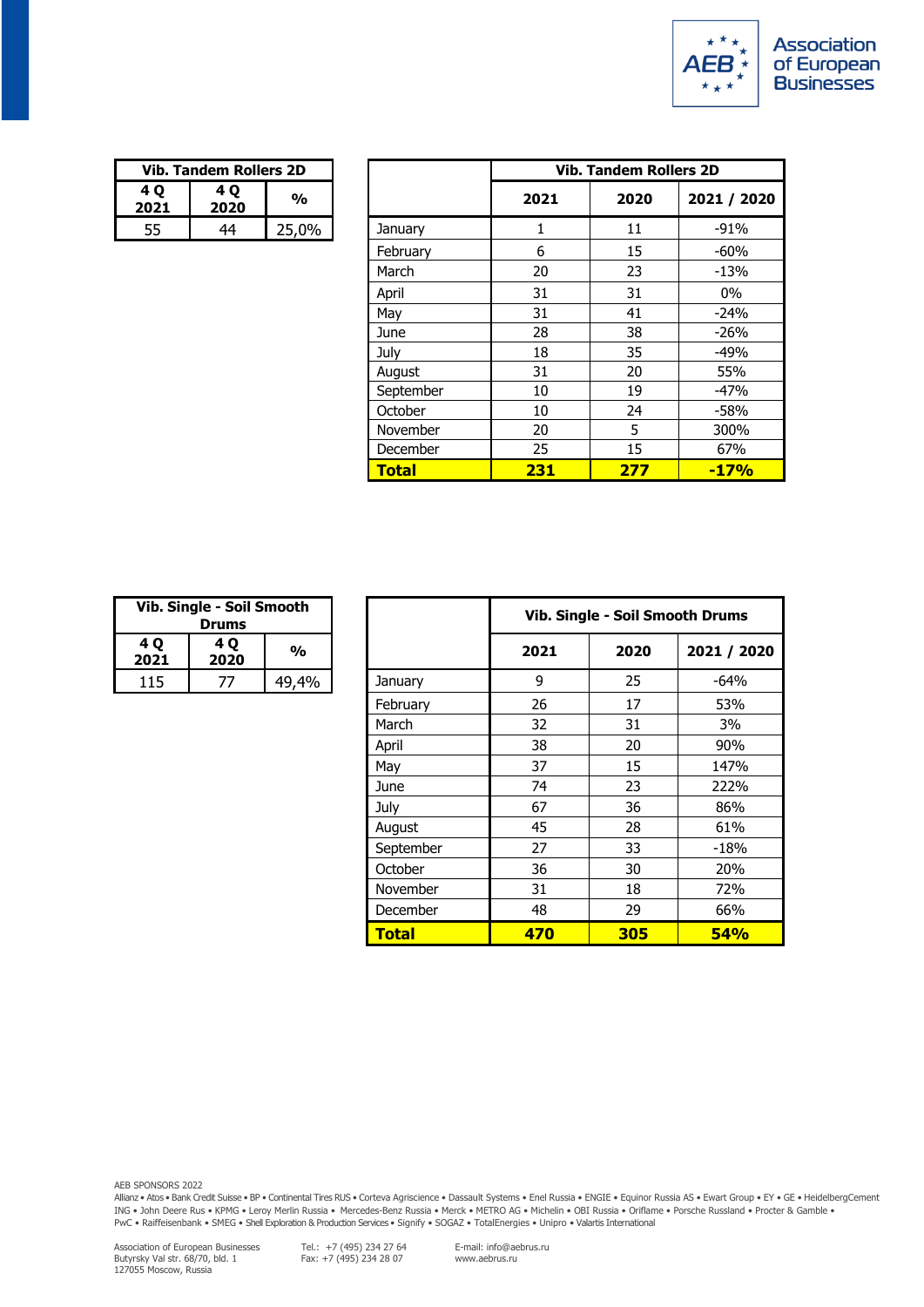

| <b>Pneumatic Tired Rollers</b> |             |        |  |  |
|--------------------------------|-------------|--------|--|--|
| 4 O<br>2021                    | 4 O<br>2020 | %      |  |  |
|                                |             | 100,0% |  |  |

|                | <b>Pneumatic Tired Rollers</b> |               |              |                | <b>Pneumatic Tired Rollers</b> |                          |
|----------------|--------------------------------|---------------|--------------|----------------|--------------------------------|--------------------------|
| 4 Q<br>021     | 4 Q<br>2020                    | $\frac{1}{2}$ |              | 2021           | 2020                           | 2021 / 2020              |
| $\overline{4}$ | 2                              | 100,0%        | January      | 0              | 3                              |                          |
|                |                                |               | February     | $\overline{2}$ | $\Omega$                       | $\overline{\phantom{a}}$ |
|                |                                |               | March        |                | 3                              | $-67%$                   |
|                |                                |               | April        | 1              | $\overline{4}$                 | -75%                     |
|                |                                |               | May          | 6              | $\overline{2}$                 | 200%                     |
|                |                                |               | June         | 3              | 3                              | 0%                       |
|                |                                |               | July         | 1              | 5                              | $-80%$                   |
|                |                                |               | August       | 3              | 5                              | $-40%$                   |
|                |                                |               | September    | 3              | 3                              | $0\%$                    |
|                |                                |               | October      | 0              |                                | $-100%$                  |
|                |                                |               | November     | 0              | $\Omega$                       |                          |
|                |                                |               | December     | 4              |                                | 300%                     |
|                |                                |               | <b>Total</b> | 24             | 30                             | $-20%$                   |

| <b>Combination Rollers<sup>1</sup></b> |               |  |  |
|----------------------------------------|---------------|--|--|
| 4 O<br>2021                            | $\frac{0}{0}$ |  |  |
|                                        |               |  |  |

| <b>Combination Rollers1</b> |             |               |              | <b>Combination Rollers<sup>1</sup></b> |                |                |
|-----------------------------|-------------|---------------|--------------|----------------------------------------|----------------|----------------|
| ۰Q<br>21                    | 4 Q<br>2020 | $\frac{1}{2}$ |              | 2021                                   | 2020           | 2021 / 2020    |
| 9                           | -           |               | January      |                                        | ۰              |                |
|                             |             |               | February     | $\overline{2}$                         |                |                |
|                             |             |               | March        | 2                                      |                |                |
|                             |             |               | April        | 9                                      | ۰              |                |
|                             |             |               | May          | 5                                      |                |                |
|                             |             |               | June         | 4                                      |                |                |
|                             |             |               | July         | 5                                      |                |                |
|                             |             |               | August       | 5                                      |                |                |
|                             |             |               | September    | $\overline{2}$                         |                |                |
|                             |             |               | October      |                                        |                |                |
|                             |             |               | November     | 6                                      |                |                |
|                             |             |               | December     | $\overline{2}$                         |                |                |
|                             |             |               | <b>Total</b> | 44                                     | $\blacksquare$ | $\blacksquare$ |

1Data for these rollers is collected since January 2021

AEB SPONSORS 2022

Allianz • Atos • Bank Credit Suisse • BP • Continental Tires RUS • Corteva Agriscience • Dassault Systems • Enel Russia • ENGIE • Equinor Russia AS • Ewart Group • EY • GE • HeidelbergCement ING • John Deere Rus • KPMG • Leroy Merlin Russia • Mercedes-Benz Russia • Merck • METRO AG • Michelin • OBI Russia • Oriflame • Porsche Russland • Procter & Gamble • PwC • Raiffeisenbank • SMEG • Shell Exploration & Production Services • Signify • SOGAZ • TotalEnergies • Unipro • Valartis International

Tel.: +7 (495) 234 27 64 Fax: +7 (495) 234 28 07